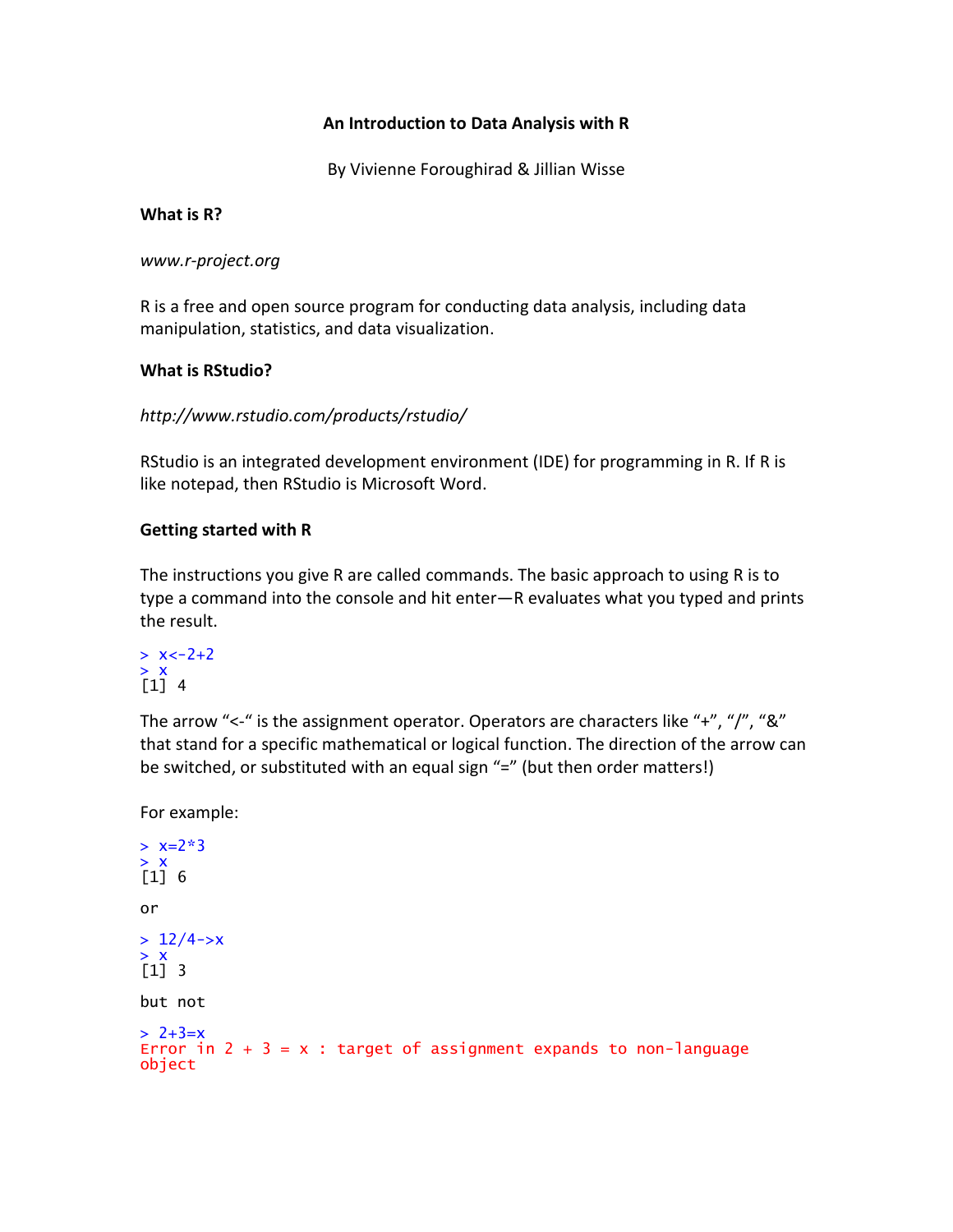When writing R code, it is usually best to type all code into a text editor, and then selectively run code when needed. That makes it easiest to go back and modify code and reuse code when needed. RStudio comes with a built in text editor called "R Script" which recognizes and formats R code and let's you easily transfer it to the console. Code can be transferred to the console by either copying and pasting, by hitting the "Run" icon at the top of the R script, or hitting Control + Enter. The latter two methods will either run the line that your cursor is on, or can run a highlighted section.

If the code runs successfully, you will see the code entered on your screen above the prompt ">" sign. If you see stop sign on the top right of the console, it means the code is still running.



If you see a plus sign instead of the ">" prompt, then the program is waiting for you to enter the rest of the line of code (often happens when you're missing a closing parenthesis, etc).

 $> x < -(3+5)$  $+$ 

\*\*\*Debugging hints\*\*\*

R is case sensitive, so X and x will be recognized as two different variables. R can also occasionally have trouble interpreting different fonts if you copy and paste from other sources. Quotation marks can be especially sensitive.

When programming in R there are several data types you should be aware of. Some of the most basic types are character, factor, numeric, and integer data. Find out the data type of a variable using the class( ) function.

```
> x<-"dolphin"
> class(x)[1] "character"
> x < -4> class(x)[1] "integer"
```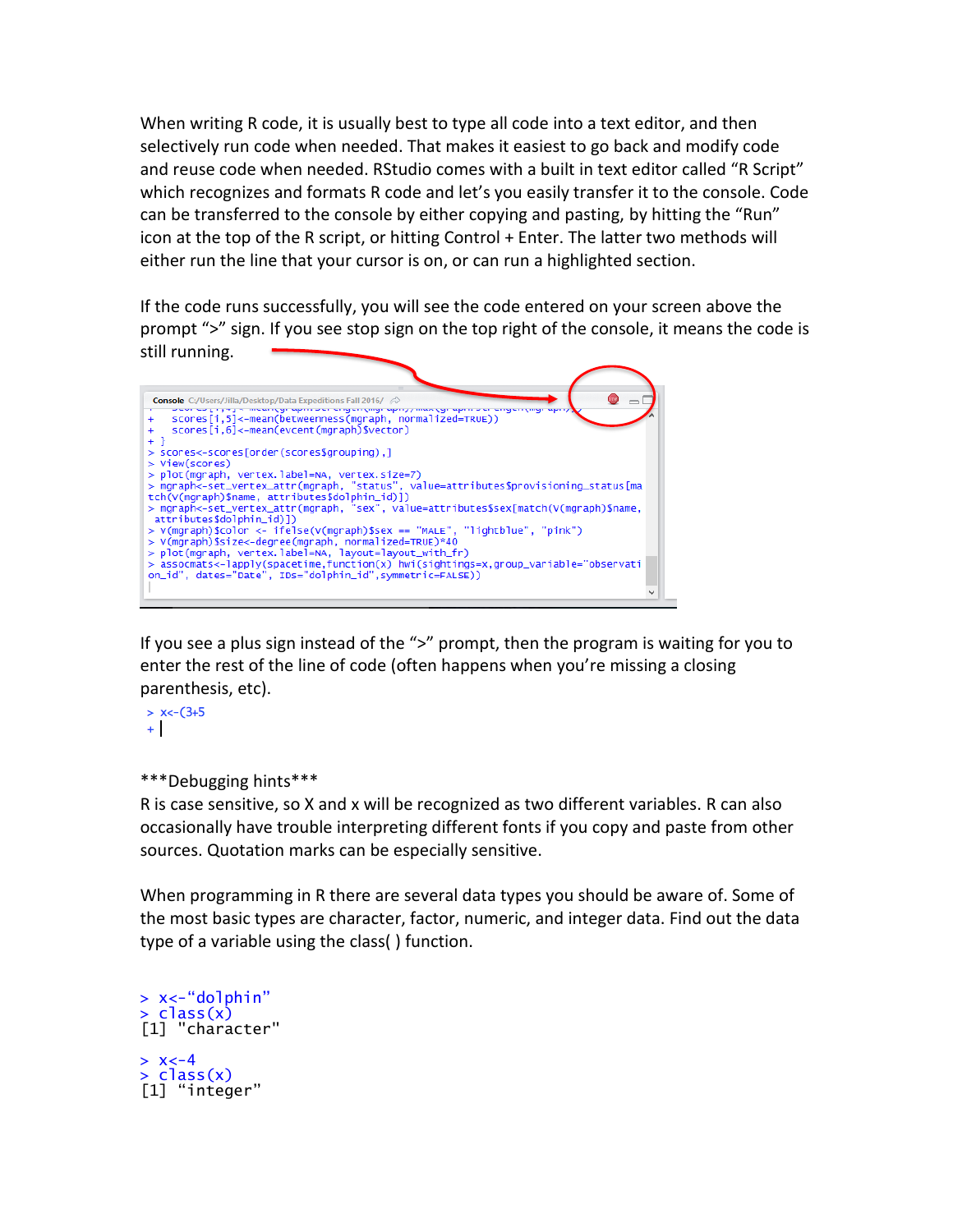$> x < -3.3$ > class(x) [1] "numeric"

Factors represent categorical data. There are also more specific data types such as date and time objects. It is important when using operators or functions on different variables to make sure that they are compatible data types.

```
> x < -"3-Mar-13"
> y < -5>class(x)[1] "character"
>class(y)
[1] "numeric"
>x+yError in x + y: non-numeric argument to binary operator
>x<-as.Date(x, format=c("%d-%b-%y")
>x+y
 [1] "2013-03-08"
#Five days have been added
```
You can add comments to your code by prefacing the line with the pound sign '#'. R will then know that these are notes and won't try to run them as code. These basic data types can be combined into datasets such as vectors, matrices, data frames, and lists. A vector is a set of a single data type, denoted by c( ).

```
#Create a vector
>\times <-c(1,2,3)>x
[1] 1 2 3
>y<-c("Cat", "Dog", "Rabbit")
>y
[1] "Cat" "Dog" "Rabbit"
```
Various operators and functions can then be used on vectors.

```
>x < -c(1,2,3)>x
[1] 1 2 3
>x*3[1] 3 6 9>mean(x)[1] 2
```
Vectors can be combined into tables called data frames.

```
>x<-c(1,2,3)
>y<-c("Cat", "Dog", "Rabbit")
>z<-data.frame(x,y)
>z
  \begin{array}{cc} x & y \\ 1 & cat \end{array}1 1 Cat
2 2 Dog
```